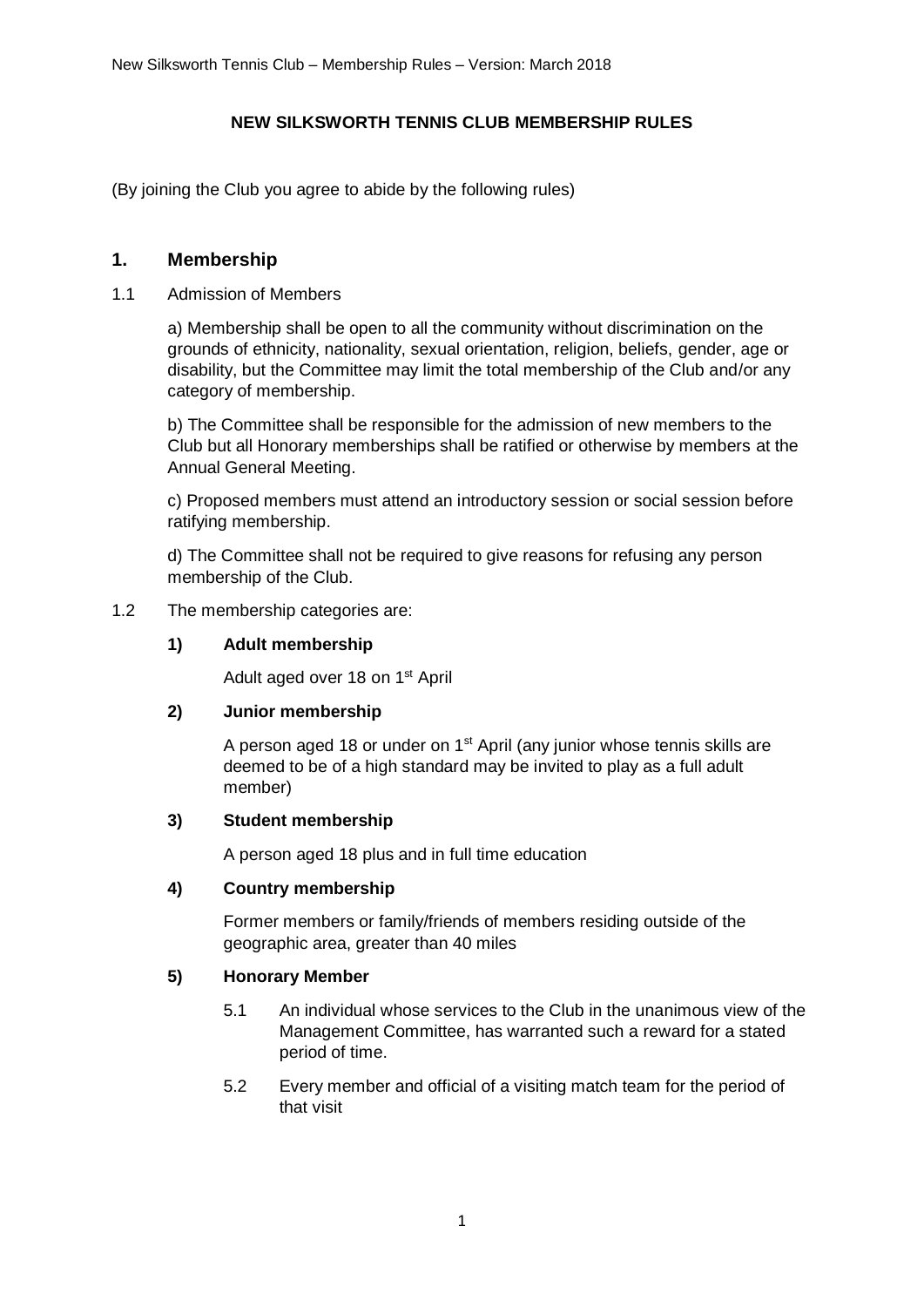## **6) Temporary Member**

- 6.1 A visiting member of the public who has paid a visitors fee thereby undertaking to abide by the Constitution of the Club.
- 6.2 A playing guest who can only be introduced by Full Member a member may only introduce one playing guest at a time - a person living within 40 miles of the courts may attend as a playing guest three times a year and no more. The number of times that a Full Member may introduce any one playing guest who lives within 40 miles of the courts is limited to three times a year.
- 1.3 Full Year membership commences  $1<sup>st</sup>$  April, any person joining up to  $30<sup>th</sup>$  June will be charged at Full Year Rate. Thereafter fee will be determined at the discretion of the Committee.
- 1.4 The Club may withdraw the membership of any member who contravenes the Constitution of the Club.
- 1.5 A member's card is proof of membership and should be available for inspection when playing
- 1.6 Members may bring only one guest on any one occasion. The same guest may not be invited on more than 3 occasions per year.
- 1.8 Members under 12 years of age should be supervised by a responsible adult.
- 1.9 Members shall abide by the Constitution of NSTC

### **2. Subscriptions**

- 2.1 Subscriptions shall be subject to review.
- 2.2 Any member who wishes to join for a full year but is unable to provide payment in full, may be allowed to pay in instalments, subject to the discretion of the Treasurer/Secretary.

### **3. Use of Courts**

- 3.1 Allocation of court time and team match arrangements shall be determined and reviewed by the Club and published on the Club's website, social media and notice boards.
- 3.2 Adult sessions are open to younger members by invitation only.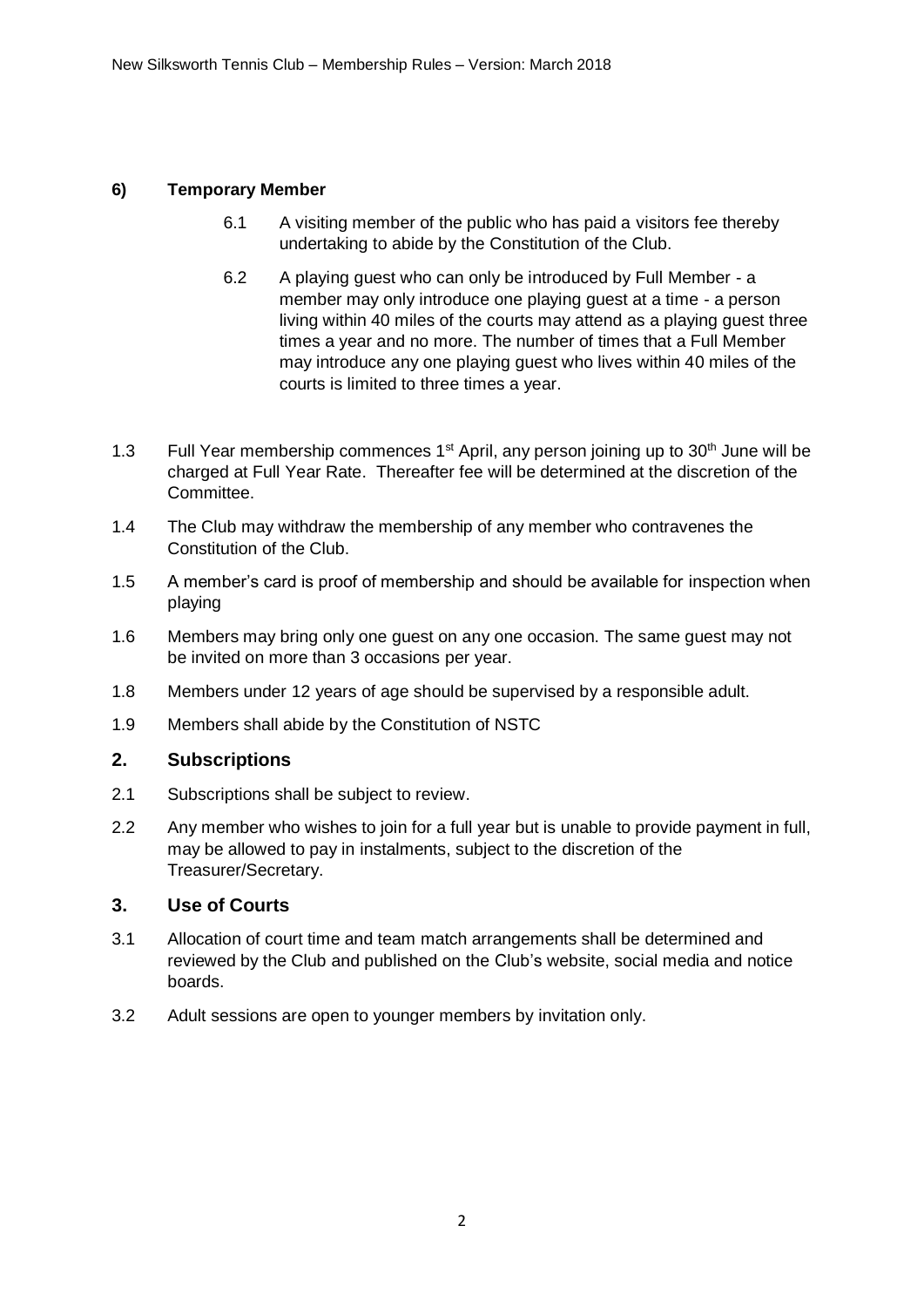# **4. Coaching**

- 4.1 Coaching is permitted but this will be subject to review by the Club if it causes distraction to other players.
- 4.2 All persons (including junior members) receiving coaching must be members and person providing coaching must be affiliated and qualified by the LTA

### **5. Dress, Behaviour and Court Care**

- 5.1 Appropriate attire must be worn on the courts. Tops must be worn at all times
- 5.2 Unsporting behaviour, noisy behaviour and foul language will not be tolerated. Any infringement of this rule will result in the player concerned being asked to leave the court and may be subject to Club discipline.
- 5.3 All litter must be removed from the court and placed in the litter bins.
- 5.4 When you leave the courts ensure the gate is closed and locked or inform the Tennis Centre reception staff the courts require locking.
- 5.5 Never lean on, or attempt to jump the net.
- 5.6 The use of chewing gum is not permitted
- 5.7 No smoking within the courts enclosure
- 5.8 A complaint by anyone against a member will be dealt with in accordance with the CLTA/LTA guidelines. In the event of a complaint being lodged in respect of a member of the Public, that individual may be required to return the court key and leave the courts immediately, and if the offence is sufficiently serious, banned from play in the future.

### **6. Injury, Loss of Property etc.**

Members, visitors and guests are reminded that the Club accepts no responsibility for personal injury or loss or damage to any member, visitor or guests, unattended property.

### **7. Animals**

7.1 No animals are allowed on the courts, except for guide dogs.

### **8. Publicity**

- 8.1 I agree to allow NSTC to use any images of myself in publicity material which promotes the club e.g. on the Club's Website or Social Media accounts. The Club will not divulge your name without prior authorisation.
- 8.2 I agree for the Club to contact me by email for newsletters/bulletins and notices.
- 8.3 To opt out of 8.1 and/or 8.2 then please contact the Club Secretary by email at secretary@newsilksworthtennisclub.co.uk